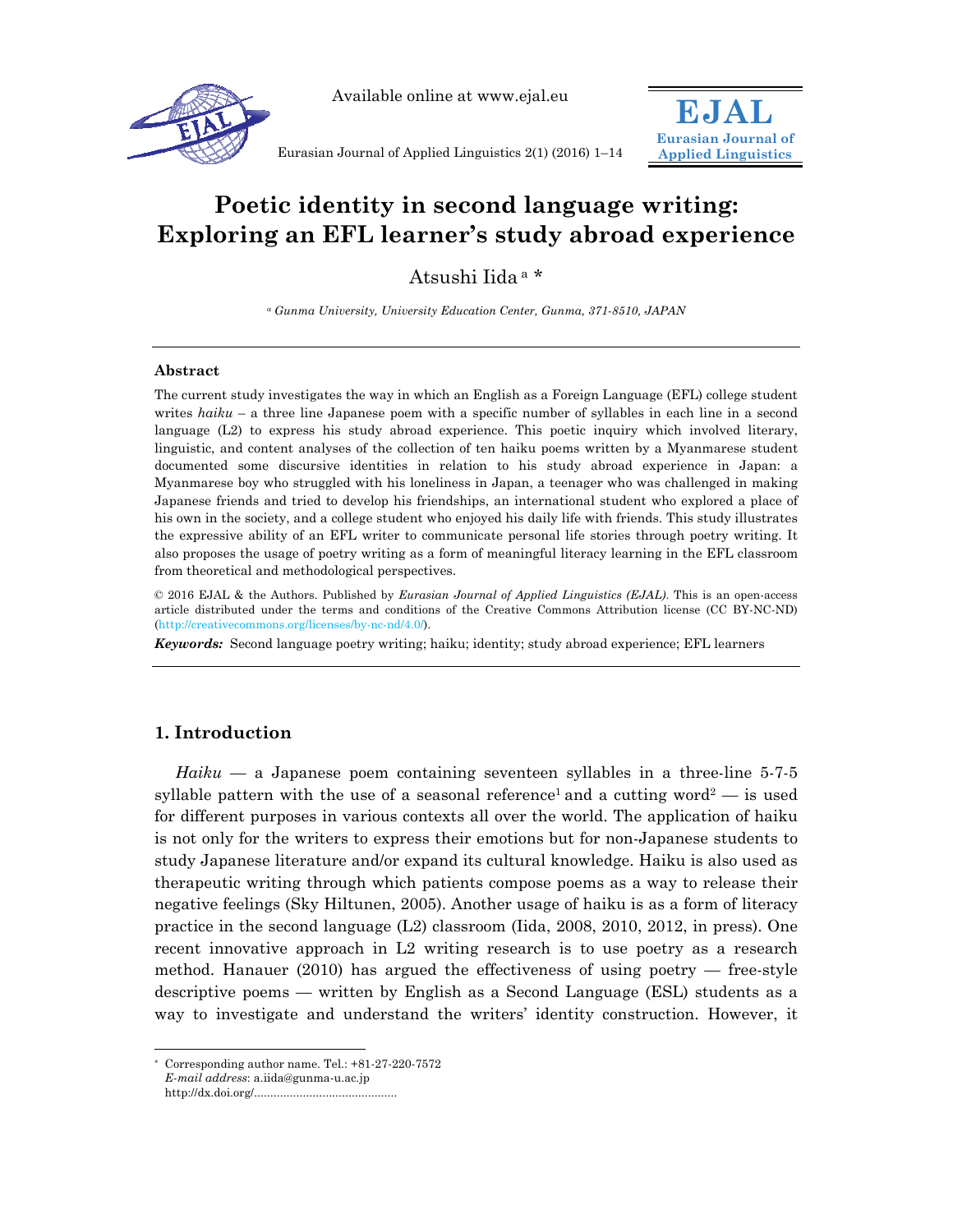remains controversial whether a subgenre of poetry, haiku, highly structured, 5-7-5 syllable poems, can be used as a research method. Of importance in L2 writing research is to clarify what can be seen from the poetic data and to understand how L2 writers express themselves in poetry.

The aim of this article is to investigate L2 writers' identities in poetry writing. Initially, it reviews previous research on poetry writing in L2 contexts. Secondly, it describes poetic inquiry into a Myanmarese English as a Foreign Language (EFL) student's identity construction through his study abroad experience in Japan. The main objectives of the current study are to identify how the EFL student understands and expresses his study abroad experience in haiku poetry and to clarify the role of poetry writing in L2 education. In doing so, this article intends to argue the use of haiku as meaningful literacy practice in the L2 composition classroom.

## **2. Issues of voice and identity in L2 expressive writing**

Expressive writing is still an unusual task for L2 writers (Chamcharatsri, 2013b; Iida, 2016). In the traditional EFL classroom, L2 writers are expected to write academically as native speakers of English do. The focus of error reduction and translation of English texts into a first language (L1) leaves them at a disadvantage when writing in English in real-world situations (Iida, 2010). What happens in this context is that L2 writers struggle with the situation in which they want to express their opinions, but they do not understand how to do so in English. Due to less attention to learners' minds and social behaviors in the learning process, traditional EFL pedagogy has lost sight of "the flesh-and-blood individuals who are doing the learning" (Kramsch, 2006, p. 98). However, learning a new language should be "a significant, potentially life-changing, event" (Hanauer, 2012, p. 105). Of importance in the EFL pedagogy is to focus on L2 writers and train them to express themselves in the target language.

With the criticism of the traditional L2 pedagogy, Hanauer (2012) discussed how second language (SL) and foreign language (FL) learning could be more humanized and proposed a new form of literacy practice, *meaningful literacy*, in the L2 classroom. The concept of this literacy practice is to make students' language learning meaningful in a way that they reflect on their own life experiences, recreate each event through writing, and express their emotional insight in texts. The strength of the meaningful literacy practice is to put "the individual learner and her/his personal experience, history and social contextualization at the center of the learning experience" (Hanauer, 2012, p. 4). The usage of personal experiences promotes L2 writers to negotiate, construct and express their voices in the target language and makes their learning meaningful in terms of developing their expressive ability in L2 writing. In this way, meaningful literacy leaning has the potential to overcome the limitation of traditional L2 pedagogy and empower L2 writers.

One of the most effective pedagogical approaches in the meaningful literacy framework is poetry writing (Chamcharatsri, 2013b; Hanauer, 2012, 2014; Iida, 2012,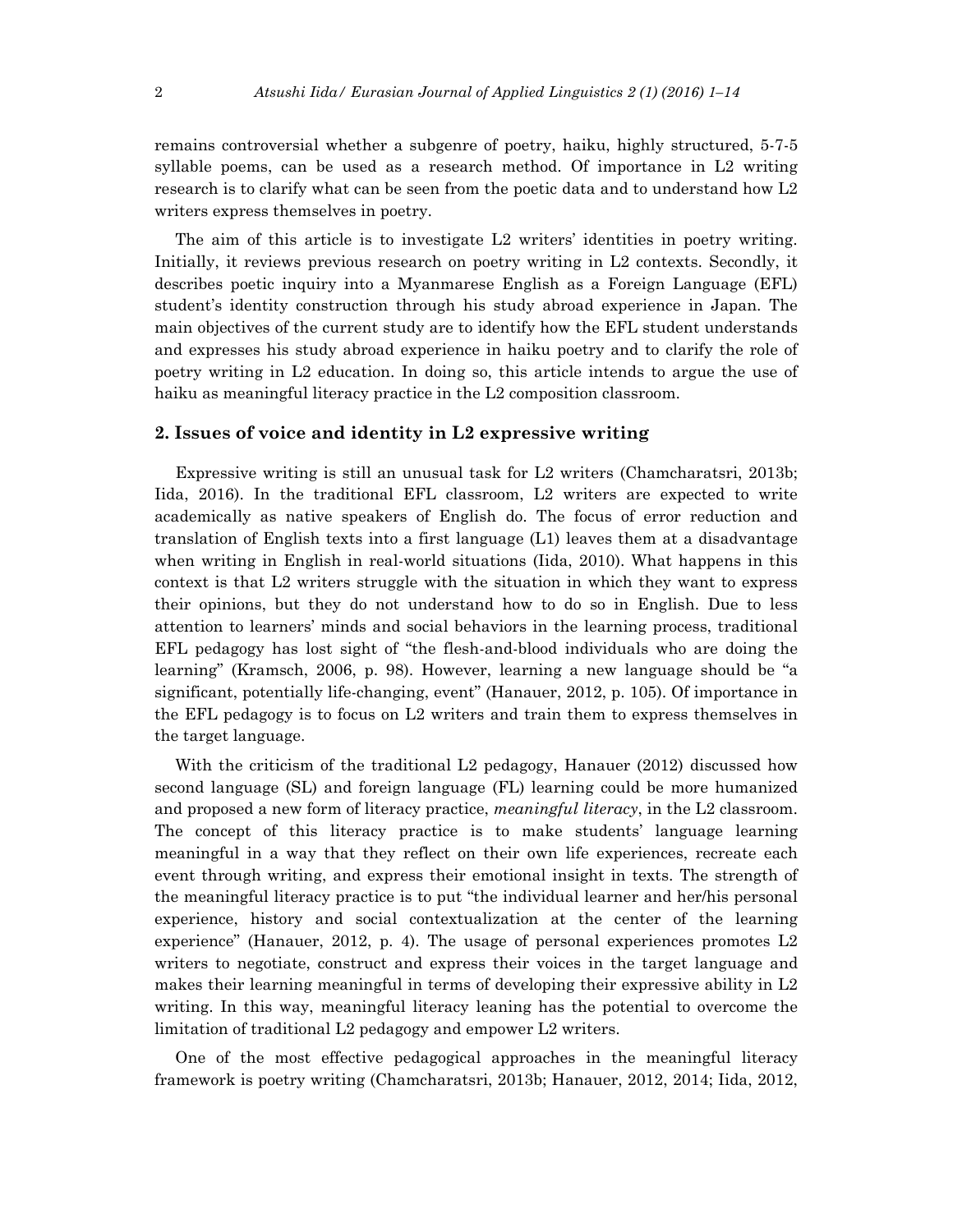2016, in press). Bishop (1997) values poetry as "a life process, certainly a process involved in the making and contemplating of artistic texts, but an art that is also, and as importantly, a journey back to the unconscious, a relearning and realigning of selves" (p. 255). From a methodological standpoint, poetry is viewed as data which combine "a narrative or story along with various poetic devices that express the depth of human emotion" (Langer & Furman, 2004, p. 2). In this sense, poetry is "a literary text that presents the experiences, thoughts and feelings of the writer through a selfreferential use of language that creates for the reader and writer a new understanding of the experience, thought or feeling expressed in the text" (Hanauer, 2004, p. 10). Reflecting on the nature of this genre, previous research on poetry writing involved the investigation of the L2 writer's personal identity. For example, a case study conducted by Hanauer (2010) examined the poetic identity in L2 writing. The study involved the analysis of a whole book of poetry created by a Japanese ESL college student. The book of poetry on her parents' divorce at the age of seventeen illustrated a history of change in which she moved from shock and confusion at parents' divorce to a position of accepting the reality, a more mature understanding of gender roles, and the ability to live by herself. This study revealed that the collection of poems was not just her simple descriptions of each moment, but rather it was "the history of developing subject positions designed to explore, understand and negotiate different ways of being in the world" (Hanauer, 2010, p. 73).

Park (2013) also conducted poetic inquiry into her personal identity. She used *autobiographic-poetic waves* through which she blended autobiographic and poetic discourse as a research method to observe four stages of her life: the emergence of hyphenated identities, the legitimization of hyphenated identities, the epistemological and ontological revolution, and the perception of Mama Ph.Ds. The results of qualitative analysis of her poems and autobiographies illustrated her complicated, multiple identities which consisted of a Korean-American woman, L2 writer, English teacher, teacher-scholar, and Mama Ph.D. In this study, she discussed the value of autobiographic-poetic inquiry as a way to represent "snapshots of her personal, academic and professional life history" (Park, 2013, p. 15).

Thus overall, previous research reports on the usage of poetry as autobiographical inquiry and explores the personal identity in L2 expressive writing. Following both theoretical and methodological frameworks of poetry writing, the current study aims to use haiku as a research method and to identify the ways in which L2 writers focus and express their study abroad experiences in poetry writing. Specifically, the following question will be addressed: what are the ways in which poetic identities are expressed in second language haiku written by an EFL student?

## **3. Methods**

The methodology chosen was a qualitative, case study which aimed to explore how poetic identity emerged in L2 writing focusing on one particular EFL student's study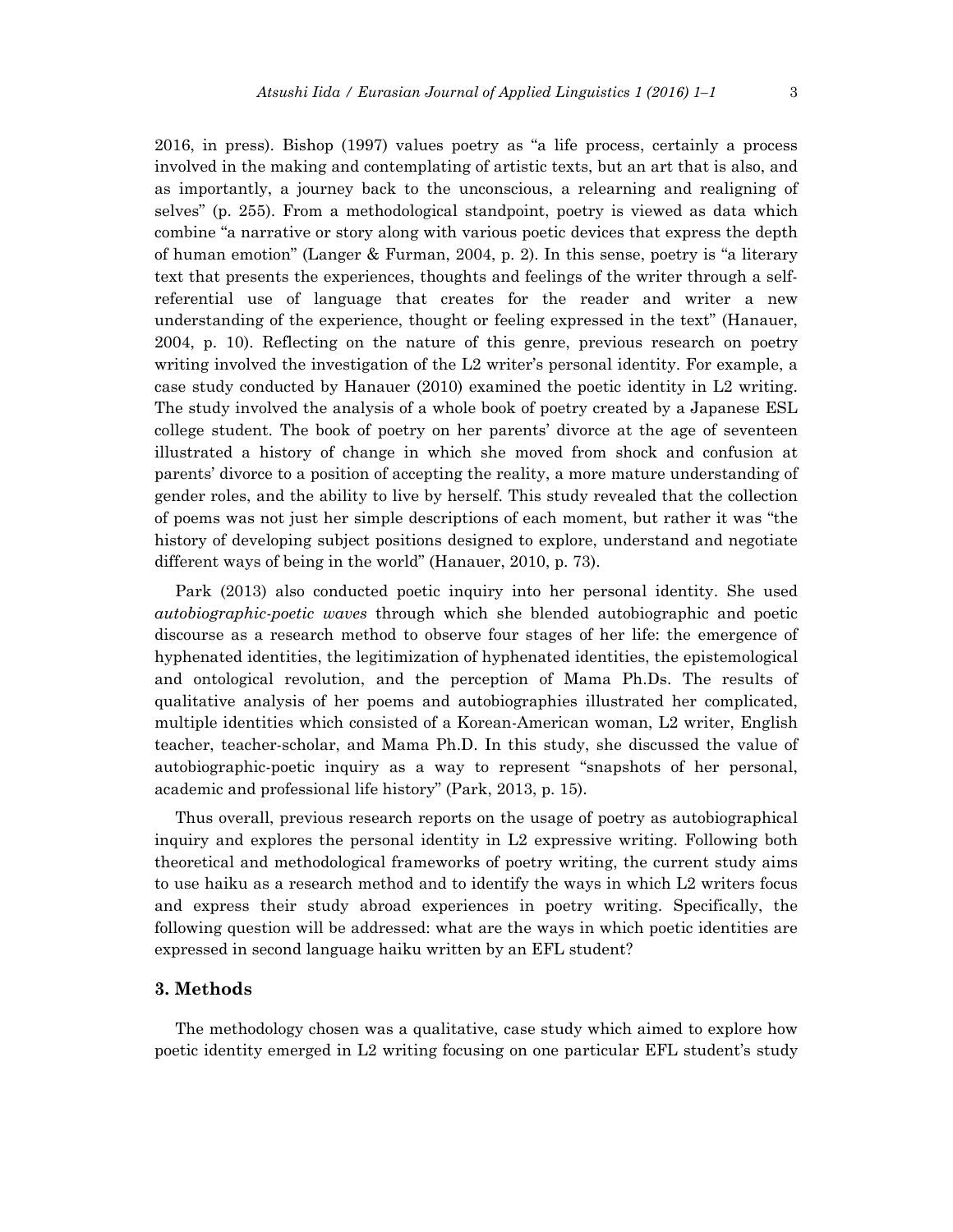abroad experience. In order to investigate the question, the task of haiku writing was incorporated into a regular college English writing course over six weeks.

## *3.1. Research sites and participants*

Twenty-three English major college freshmen (six male and seventeen female students) initially registered in a section of a first-year college writing course at a Japanese private four-year university in the 2010 spring semester. Their English proficiency level ranged from 400 to 495 points on the TOEIC (Test of English for International Communication), which is approximately equivalent to 435 to 470 points on the TOEFL (Test of English as a Foreign Language) paper-based test.

The focal student of the current study was a Myanmarese male student. He was born and grew up in Myanmar and moved to Japan at the age of fifteen. He stared to learn English in the fourth grade in Myanmar and continued to study the language in Japan. He had experience of reading and writing haiku in Japanese in secondary school. In this light, haiku was a familiar genre to him.

#### *3.2. Data collection procedures*

Data were collected in the freshman college writing course. The investigator designed and taught a six-week haiku lesson in order for the participant to create a book of haiku. This project was comprised of three stages. The first stage was to understand the concept of haiku. The participant reviewed the structure of haiku and the construction of meaning by reading both traditional Japanese and English haiku poetry. The second stage involved haiku writing. In this stage, the participant reflected on his personal life experience, chose and free wrote ten significant memories in his life, composed one haiku for each memory, revised it based on feedback from the investigator and classmates. The last stage was to create and publish a book of haiku. The participant was assigned to publish his original, handmade booklet consisting of a table of contents, an introduction and ten poems.

When the participant submitted his book of haiku in the last lesson, he was given the Informed Consent Form to ask his participation in the current study. In order to reduce the research bias, the participant was informed that his participation was voluntary and it would not affect his final grade. He agreed to participate, signed the Informed Consent Form and was selected as the subject in the current study. In this way, his book of haiku including ten poems was collected.

#### *3.3. Data analysis*

The analyses entailed the investigation of the whole book of haiku written by the participant, focusing on the examination of the writer's subject position in L2 haiku poetry. Following Hanauer's (2010) methodological guidelines for the investigation of poetic identity, data analysis involved the three categories of analysis: analysis of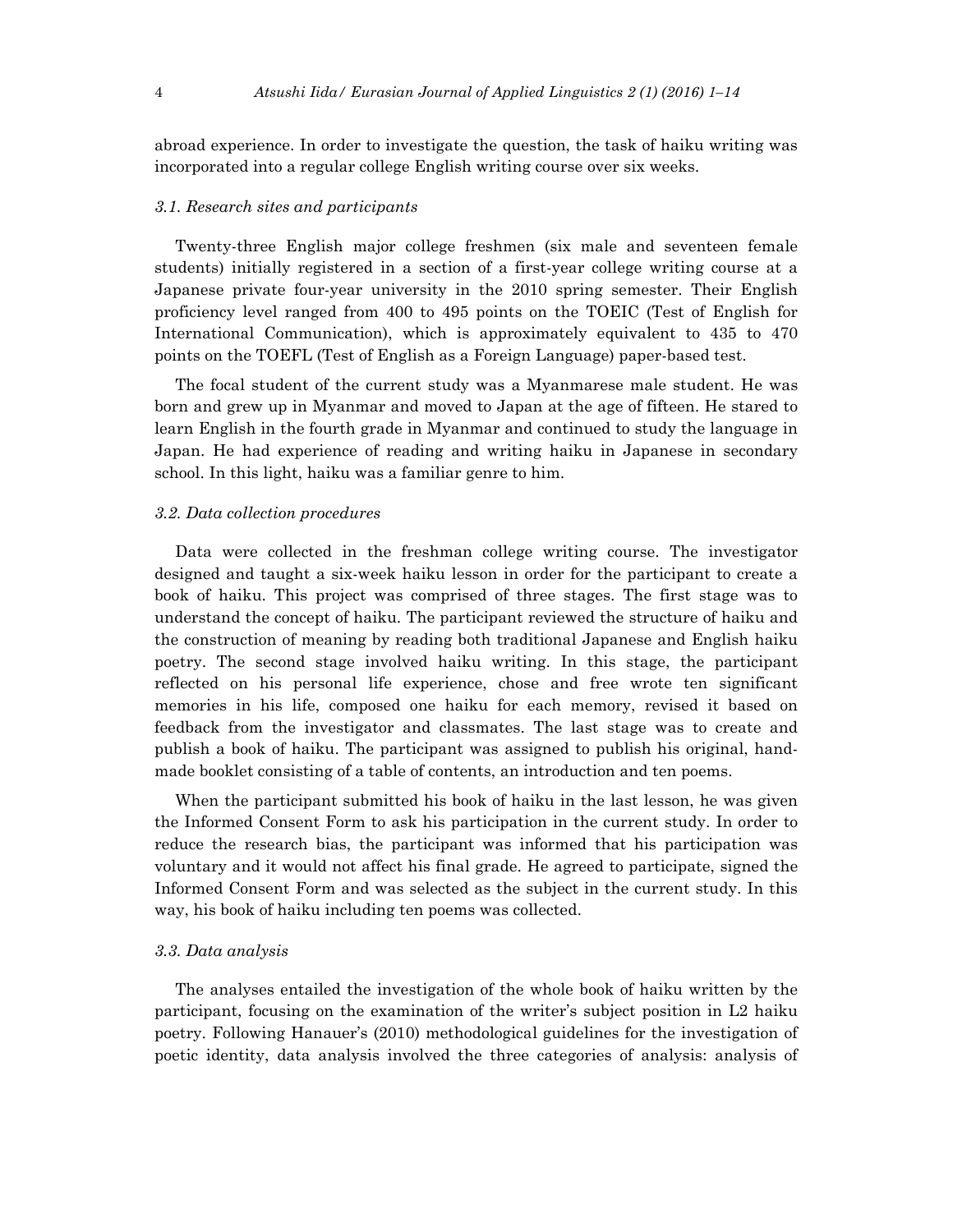context of writing, content analysis, and stylistic analysis of literary and linguistic choices.

The first category of analysis is the context of writing. It influences the meaning and text produced by L2 writers. The analysis of the context of writing involved both micro and macro level influences (Pavlenko, 2007; Hanauer, 2010). According to Hanauer (2010), the micro-level context consists of the reason of writing, educational environment of writing, or other contextual influences on the individual writer while the macro-level context includes historical and ideological settings in which the writers produce texts by negotiating their understandings of the world. This macrolevel context is concerned with what Ivanič (1998) defines as 'possibilities for selfhood' in the social context of writing and it is considered as a key component to influence the construction of writer identity. The second category is content analysis. Hanauer (2010) asserts that the investigation of poetic identity involves "the analysis of content presented within the poem concerning the events, dispositions, presented memories, ideas, experiences, thoughts and feelings of he autobiographical self" (p. 63). The purpose of this analysis is to consider what content is written in each poem, why it is presented, and what the choice of this content really means to the writer. The third category is the stylistic analysis of literary and linguistic choices. Poetry writing involves the writer's linguistic and reflective negotiation to construct meaning (Hanauer, 2010; Iida, 2012, 2016), and words and styles used in each poem are seen as a representation of the writer's emotional insight (Iida, 2010). Stylistic analysis in the current study focuses on the writer's word choice in each haiku poem.

The above three categories are closely interconnected within the poem itself and cannot be analyzed separately (Hanauer, 2010; Pavlenko, 2007). So, the investigator analyzed each haiku poem in a way that he reflected and recreated the writer's subject position expressed in the actual descriptions of the poem. Each haiku was carefully examined from the aspect of the writer's specific perspectives, emotional contents and understanding of the experience.

#### **4. Results**

Kyine Nanda (a pseudonym), an eighteen-year Myanmarese male student wrote a book of haiku, "Adventure: Making Friends in Japan" to explore his study abroad experience in Japan. He introduced his book with the following statements:

I have been to some countries, Myanmar, Thailand, and Japan, but it is not easy to get well in new countries. I tried to make friends and well with people there. Sometime I succeeded and sometime I failed. This book says how I make friends and how I spend my happy times with them in Japan.

As stated above, he created this book on his challenge for adjusting to a new culture and making friends in Japan as a main theme. The content outline and order of poems in the book are as follows:

1. *Loneliness in Japan*: on his feelings a few days after he arrived in Japan.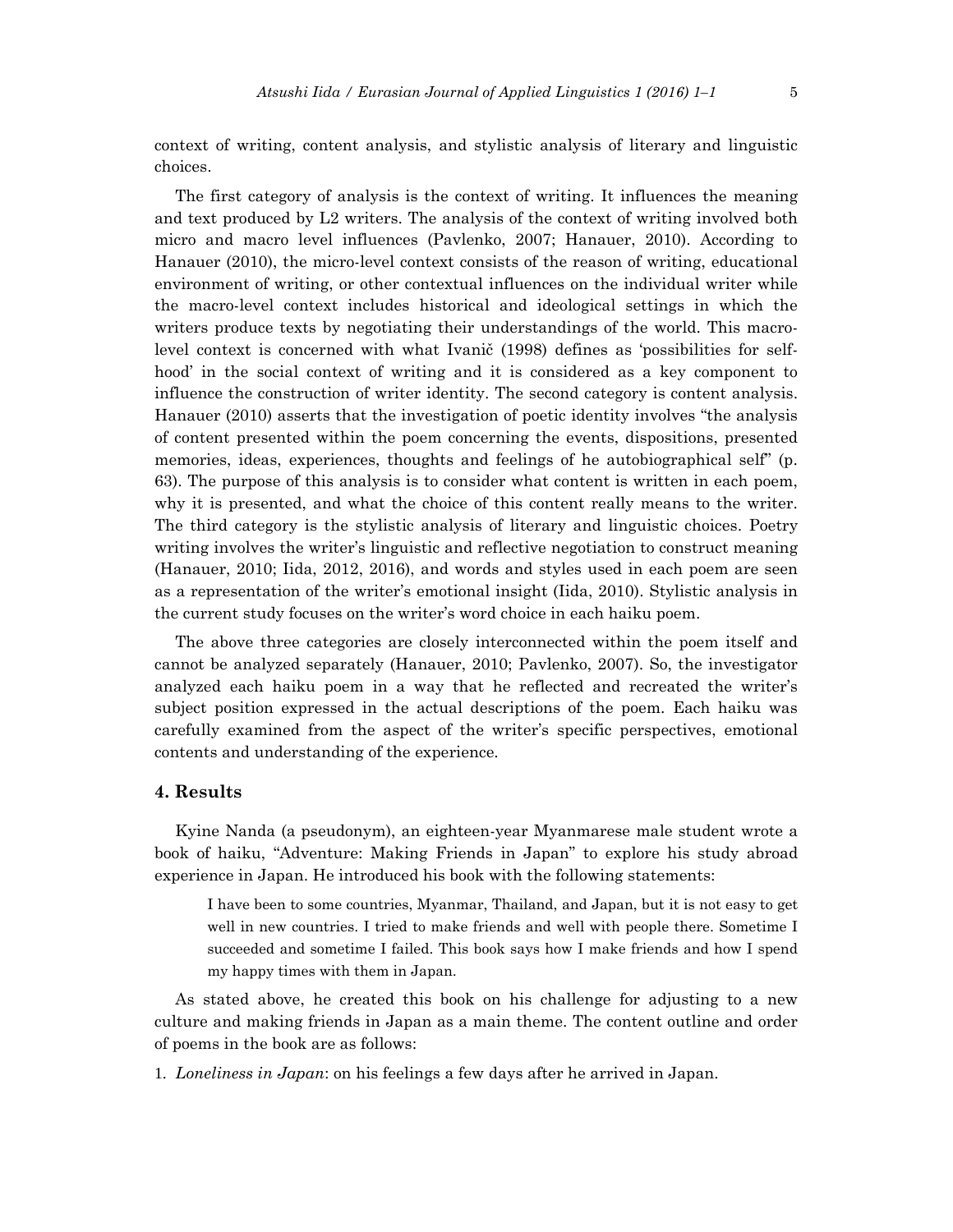- 2. *First Day of School in Japan*: on his desire to make many friends in junior high school.
- 3. *High School*: on the scene from his high school life.
- 4. *Hang Out*: on the moment when he hangs out with his high school friends.
- 5. *Disney Land*: on his feelings in getting on the Space Mountain with his friends.
- 6. *At AEON Mall*: on shopping with his friends at the mall.
- 7. *Movie*: on watching a horror movie with his friends.
- 8. *Entrance Ceremony of University*: on attending the entrance ceremony in his college.
- 9. *Barbecue*: on his favorite time with his friends.
- 10.*Dining Hall*: on his favorite place to stay with his friends.

As seen from the outline, the haiku poems are designed and organized in a chorological order starting with his move to Japan and continuing to his present college life. Each haiku marks a significant moment to describe his process of cultural adjustment in Japan. His book of haiku begins with the poem to express his feelings when he started his new life in Japan.

## *Loneliness in Japan*

A few days have been

Nobody is around me:

I know I'm alone

This haiku begins with the statement, "A few days have been" which provides a situation in which a couple days have passed since the writer arrived in Japan. The statement in the second line, "Nobody is around me" reflects his emotion which is sorrowful. The use of "alone" in the last line also represents his sadness. He understands and accepts this dark, static, and uninteresting moment in the first couple days in Japan, and therefore, he feels sad referring back to the title of this haiku, "loneliness." The theme of loneliness continues in the next haiku: *First Day of School in Japan*.

# *First Day of School in Japan*

Nobody knows me

But, drawing their attention:

"Can I make friends here?"

This haiku captures the scene in which the writer stands in front of the classroom and his homeroom teacher introduces him to the class on the first day in his junior high school. The phrase, "Nobody knows me" in the first line indicates that he is not physically alone but feels lonely in class. His loneliness is also seen from the next line, "drawing their attention" and he, as a new student, just looks around the classroom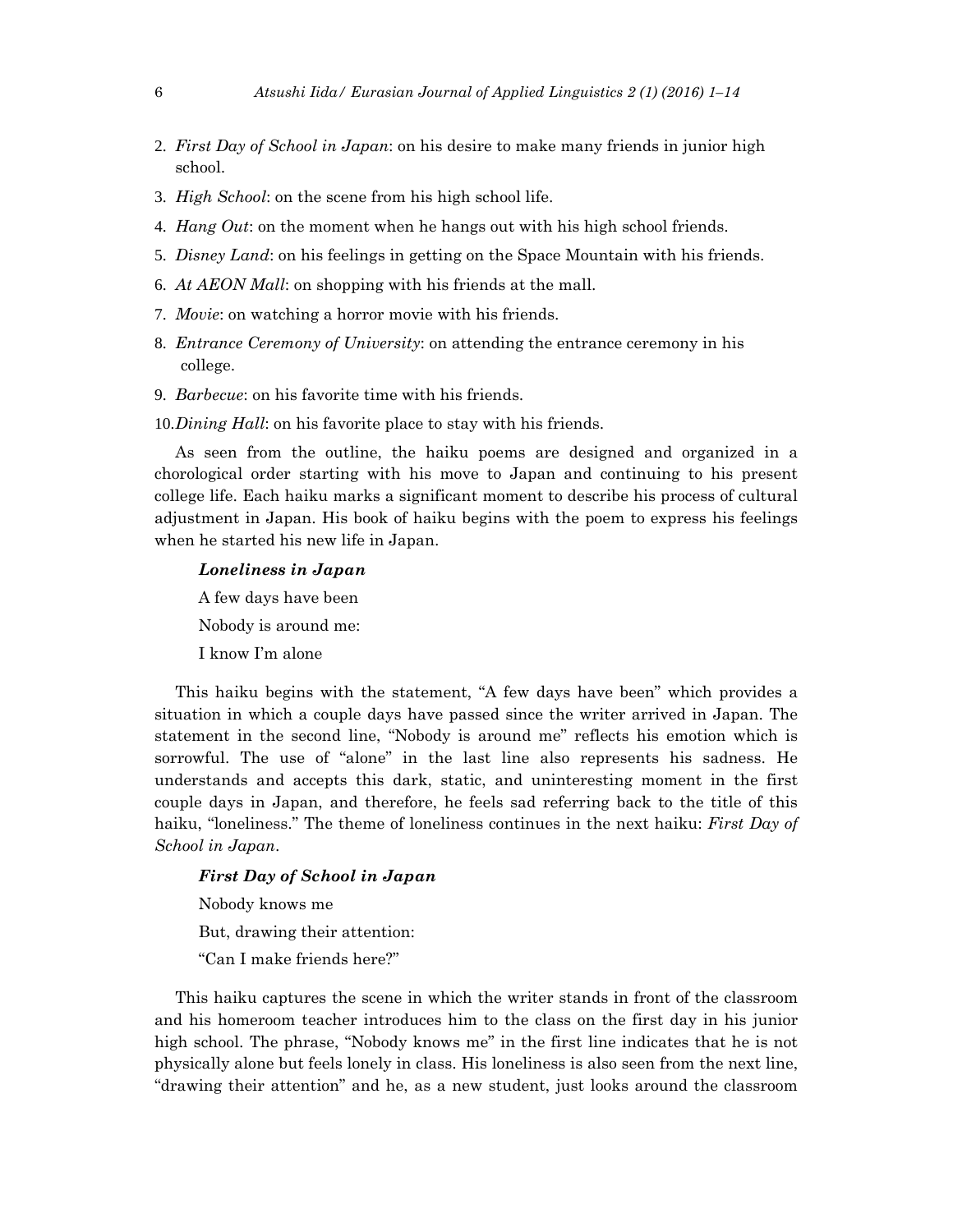while his classmates stare at him. In this situation, the writer must wonder if he can "make friends." His feeling at this moment is the nervousness and anxiety rather than the expectation or hope for his new school life.

The next five haiku poems address significant moments in the poet's high school life. His life dramatically changes when he starts to attend high school.

#### *High School*

Hanging out a lot:

A fifteen-year boy obtains

A little freedom

This haiku describes how the writer spends time in his high school life. The phrase, "hanging out a lot" in the first line is associated with his activeness. The reason why he becomes active can be seen from the last two lines: he "obtains a little freedom" meaning that he starts to have time for doing whatever he wants to do. In addition to his activeness, the phrases, "a fifteen-year boy" and "a little" clearly reflect his inner voice considering a situation surrounding him: the writer does not have as much freedom as adults do, but he is still happy and enjoys hanging out with his friends more often than in junior high school. That is why the writer "obtains" freedom. The next haiku describes his high school life more in detail.

## *Hang Out*

Heading to station: Shopping with friends at AEON And lunch together

This haiku juxtaposes the poet's three actions: heading to the station to catch a train, shopping at the mall, and having lunch with friends. It mirrors his happiness and even excitement to hang out with his high school friends. The use of "with friends" and "together" strengthens his comfort to spend time with them. Through this haiku, it turns out that the writer uses the phrase "hang out" to do something together with his friends. The next haiku continues the theme of the time with friends.

### *Disneyland*

Stars on the sky Rolling coaster running through: Laughing but crying

This haiku captures a moment in which the writer is getting on *The Space Mountain,*  which is a high-speed roller coaster to the darkest reaches to outer space at Disneyland. His emotion is expressed in the phrase, "laughing" and "crying" in the last line: he is thrilled at riding on the attraction. However, the use of "but" represents his real message indicating his scariness at the moment while it seems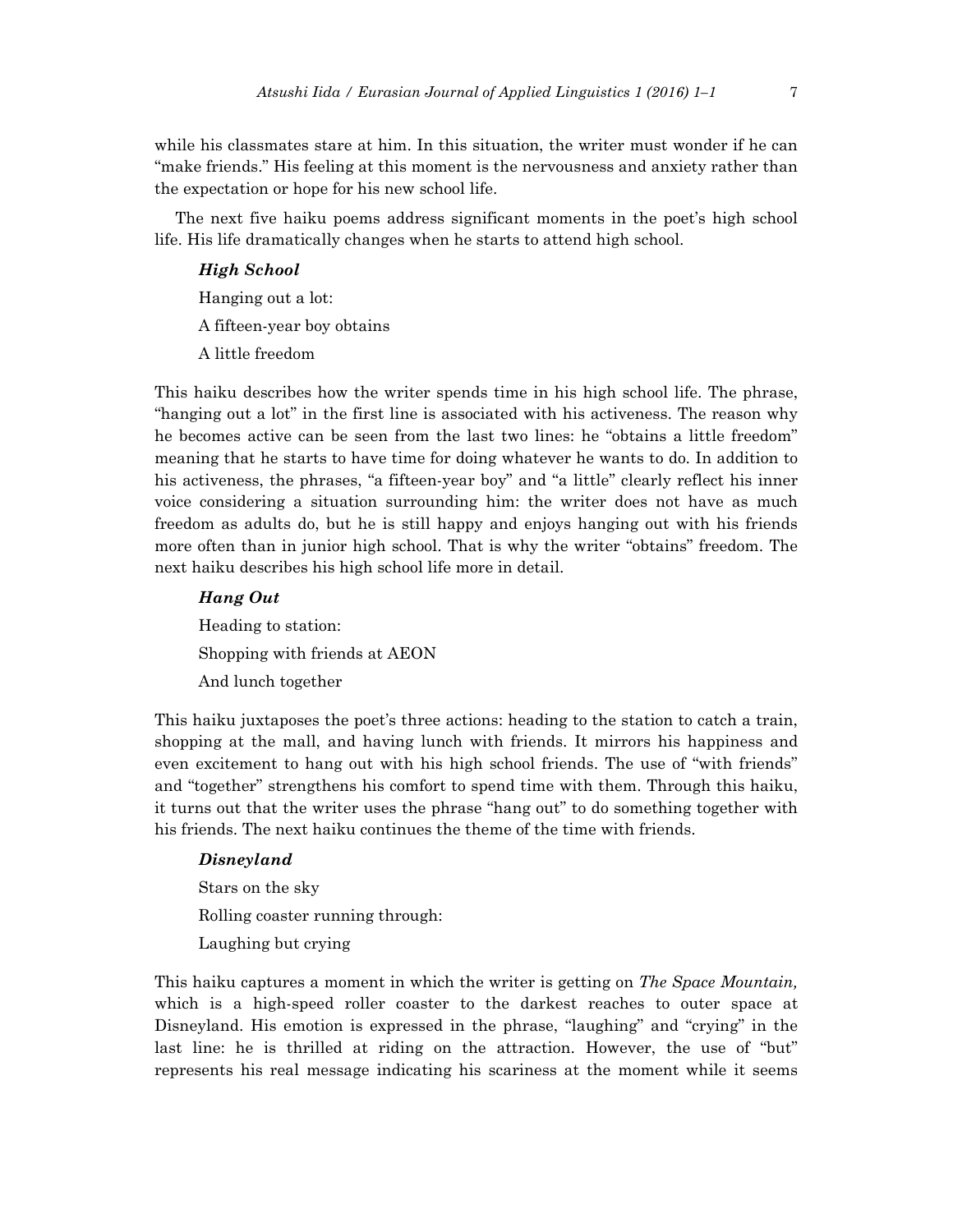that he tries to make a smile to share this exciting moment with his friends. The next haiku describes the writer's feelings on hanging out with friends.

*At AEON Mall*  Shopping at the mall: Look around, stop by a store To get SAME item

The first two lines in this poem portray the scene in which the writer walks around the shopping mall, looks for something, stops in front of a store, and goes inside to look at it. The last line describes what he is looking for and more significantly, it mirrors his emotions. Especially, the capitalized word "SAME" represents his feelings: the writer wants to become closer to his friends and develop his friendship by purchasing and possess the same item as they do. This might be his way to show a friendship. The next haiku continues the theme.

## *Movie*

A big and dark screen A small, cold and silent room: Scream and cry with friends

This haiku visually describes a moment when the writer goes and watches a horror movie with his friends in the theater. Such words as "dark," "cold," "silent" and "scream" represent what genre of movie they are watching. The last line, "scream and cry with friends" refers to the movie being scary enough to tear. This phrase also expresses his inner voice: the poet is thrilled with the horror in the movie. This haiku represents not only his thrill of watching the movie but also his comfort to share the moment with his friends.

The next three haiku poems address his college life with friends. The following haiku reminds the writer of the first day of his college life.

#### *Entrance Ceremony of University*

Sit next to new friends Wearing a brand-new black suit: Our new life just starts

This haiku captures the moment when the writer attends the entrance ceremony in the university. The first two lines describe the situation in which he is wearing a brand-new black suit and sitting right next to new friends. It is an unusual, formal setting, because he rarely wears a "brand-new black suit" in his daily life and he may not be willing to sit with the one he does not know. This unusual occasion gets on his nerves. The last line, "our new life just starts" also represents his different feeling: the expectation for his college life. Interestingly, the writer uses "our" in the texts. This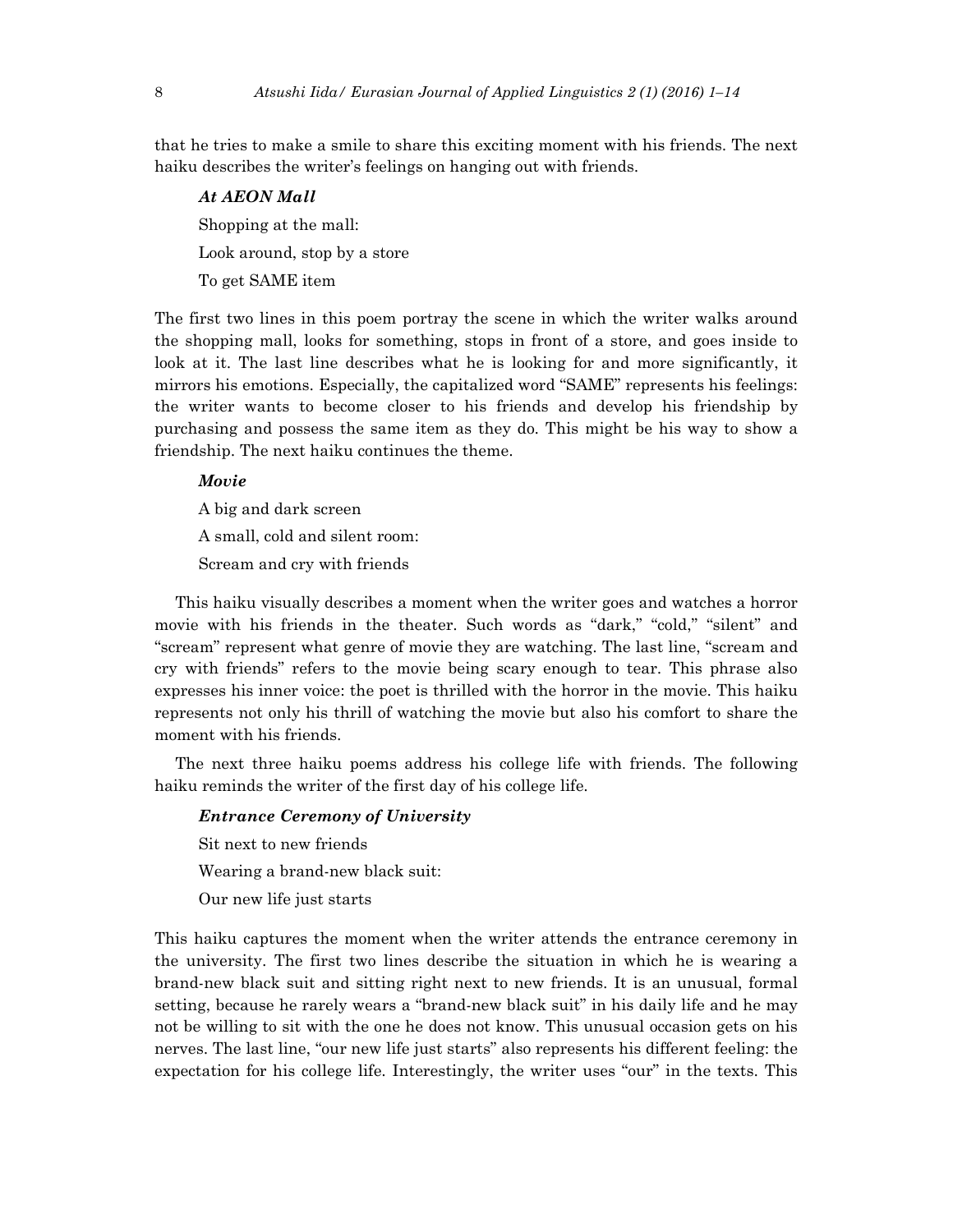indicates that he already regards the students who are sitting right next to him as his friends. He also uses the word "new" three times. This can be seen as the representation of his positive emotion. Overall, this haiku mirrors the writer's nervousness as well as expectation for his new college life.

## *Barbecue*

Burning sun glares down: Cool guys around the hot grill Red face and white teeth

This haiku describes a moment in which the writer has a barbecue with his friends on a hot, summer day. His emotion referring to happiness and excitement to have a barbecue with his friends can be seen in the last line. Especially, the phrase, "white teeth" depicts a situation in which they are smiling and laughing. In addition, this haiku indicates his satisfaction with this event because the writer regards themselves as "cool guys," though their faces turn into red due to the "burning sun" glaring down on them and the heat from "the hot grill."

### *Dining Hall*

At warm dining hall Joking, teasing, and pranking: A pledge of friendship

 The book of haiku ends with the haiku, *Dining Hall* which depicts a moment of his daily college life. The juxtaposition of three words, joking, teasing and pranking in the second line describes how the writer spends time with his friends at the dining hall. They are "joking," "teasing," and playing a "prank" on each other there. His voice is expressed in the last line, "a pledge of friendship": this is how the writer and his friends confirm and deepen their relationship. This haiku represents his happiness and enjoyment in the atmosphere of the dining hall. That is why he may feel "warm" mentally in that place.

 The ten haiku poems in the book represent Kyine's adjustment to a new culture while exploring his friendships. The collection of haiku illustrates his difficulties of cultural adjustment, his attempt to make friends, and his success with building and developing his friendships in Japan. Each haiku in this book expresses the writer's sensitive feelings describing each moment during the study abroad experience. The articulation of his inner voices illustrates his emotional development in the process for adjusting to new life, from loneliness, anxiety and weariness to companionship, happiness and expectation in the Japanese society. This book of haiku marks the change of his subject position from a new life in Japan with no friends to the current college life with his Japanese friends. Therefore, it can be seen as the writer's personal history of evolving his subject position since he moved to Japan.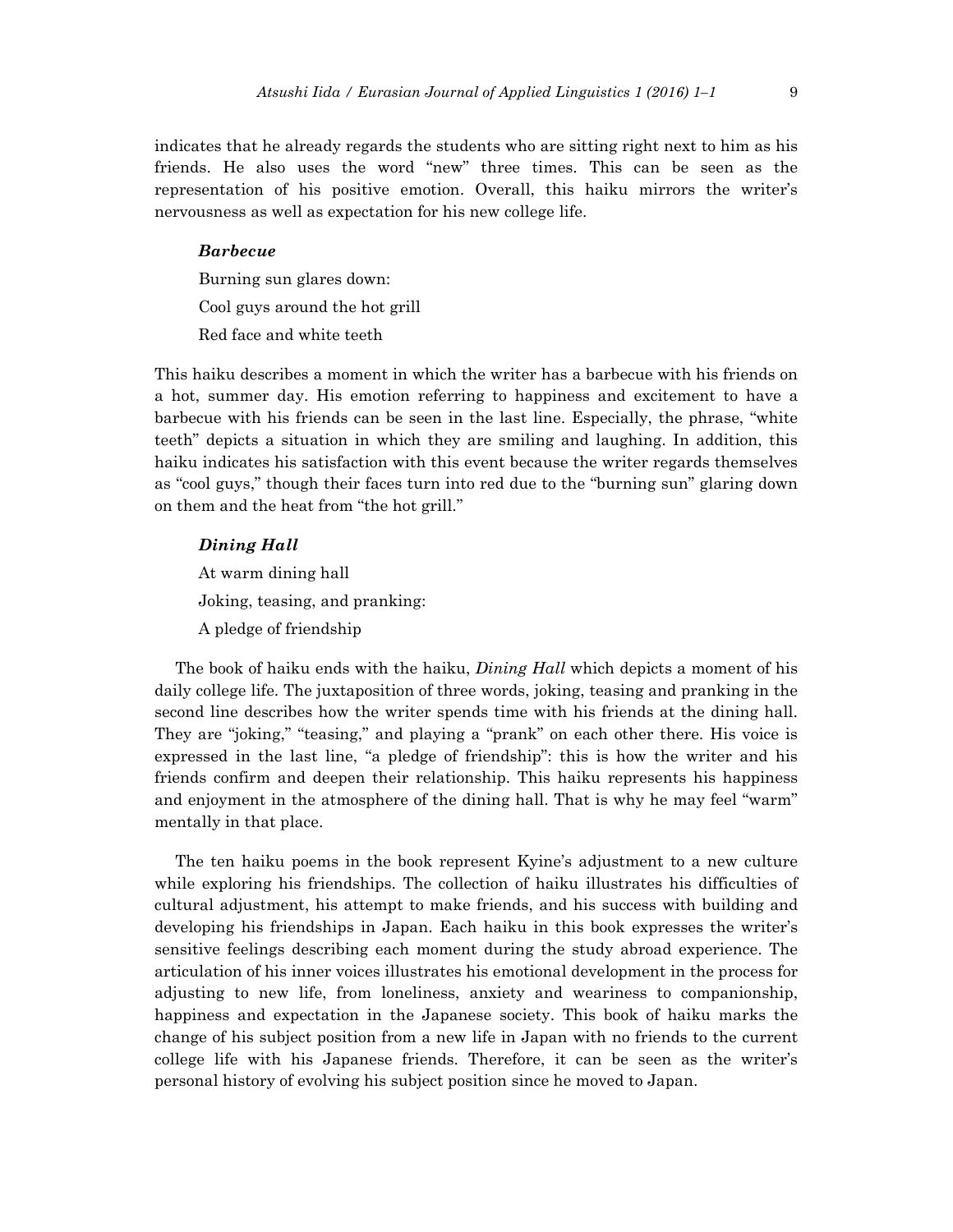# **5. Discussion**

Following Hanauer's (2010) theoretical and methodological framework for the usage of poetry in the L2 classroom, the principal purpose of the current study is to clarify how an EFL writer identities himself in L2 poetry on his study abroad experience.

The book of haiku written by Kyine Nanda illustrates the history of his life in Japan starting from the first few days when he arrived in the country to the memories of his college life. The collection of haiku poems which captured his Japanese life clearly documented his personal development, as a man, in the process of adjusting to the new country. In addition, the ten poems which were chronologically organized showed some discursive identities: a Myanmarese boy who struggled with his loneliness in Japan, a teenager who was challenged in making Japanese friends and tried to build and develop his friendship, an international student who explored and found out a place of his own in the society (e.g., school, group), and a college student who enjoyed his daily life with friends in Japan. As discussed in previous studies of identity in L2 learning (Norton, 1997; Norton & McKinney, 2011), Kyine's identities were multifaceted, dynamic, and had been constantly reconstructed through interaction with his classmates and friends in Japan. This finding is further supported with the assertion from Wenger (1998) that learning is situated and our identities have been shaped through the participation in communities of practice. Overall, the collection of haiku poetry written by Kyine presents his different subject positions which Pavlenko (2001) has viewed as "lived experiences of participation in specific communities, where meanings of particular positions, narratives and categories must be worked out in practice" (p. 319).

The current study also reveals the relationship between linguistic choices and voice construction in L2 haiku poetry. Kyine's different emotional insights into the study abroad experience were clearly seen from his linguistic choice. For example, such negative emotions as *sad* or *worry* were expressed with the word, "nobody" and "alone." He also used the following phrases "with friends," "cool guys," "friendship," "together," "our" and "hanging out a lot" to address his friendship and his close relationship in the poems. Interestingly, the writer's subject position is also represented from his usage of personal pronouns. It seems that the Myanmarese student purposefully used "their" and "our" to express a psychological distance between others (e.g., friends, classmates) and himself. As can be seen in his second haiku, *First Day in School in Japan*, he used the phrase, "drawing *their* attention," indicating that he might see himself as an outsider who had just begun to join a new school. On the other hand, the phrase "*Our* new life just starts" in his eight haiku, *Entrance Ceremony of University* describes social closeness to others, meaning that the writer regarded himself as a part of a new group of people in school. In this way, the book of haiku does not simply present the writer's collection of ten haiku poems, but rather exemplifies his understanding of the transformational process of personal development during a specific time in his Japanese life. In other words, the writer's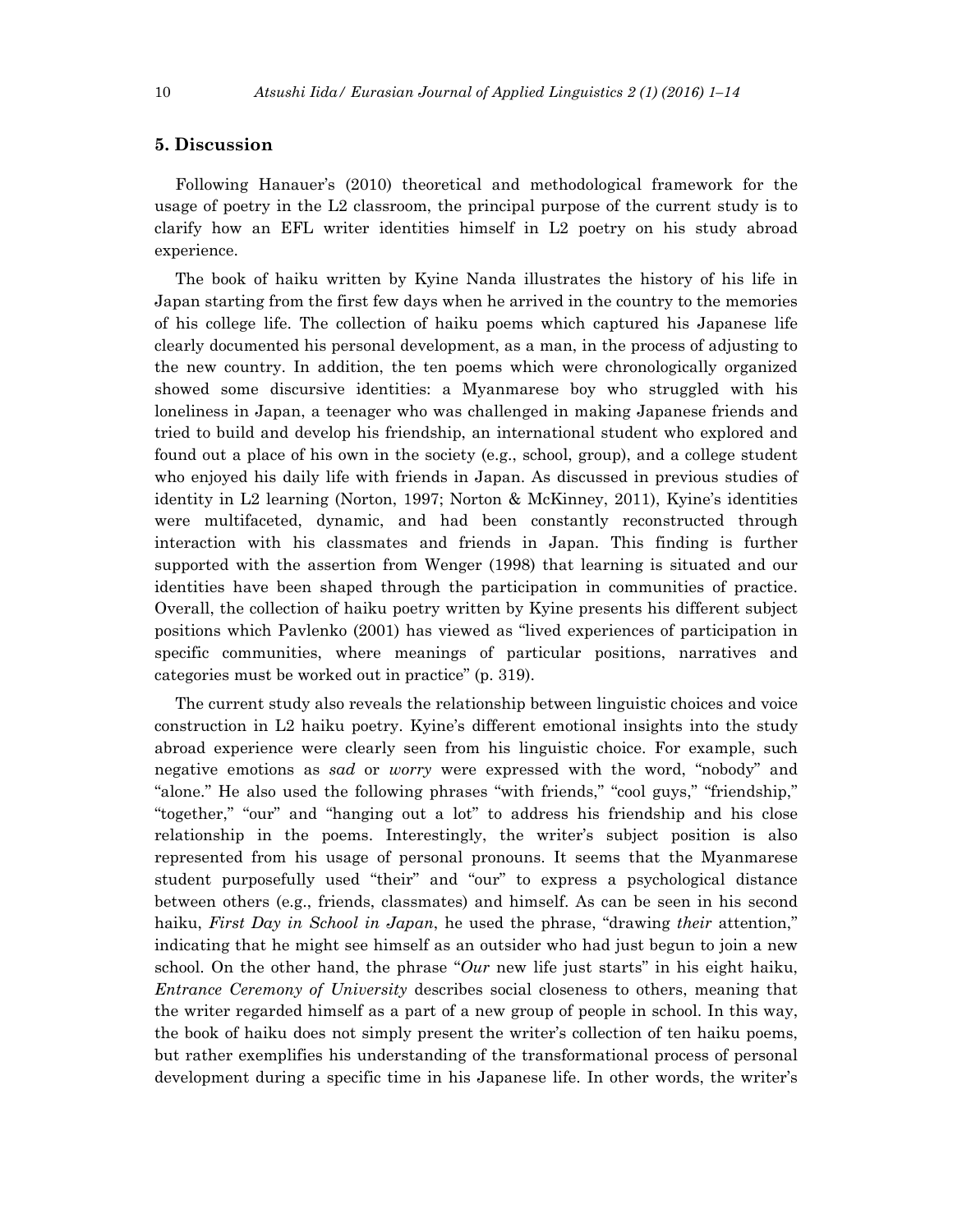identities were presented in L2 haiku poetry by describing "how a person understands his or her relationship to the world, how that relationship is constructed across time and space, and how the person understands possibilities for the future" (Norton, 2013, p. 45).

This study exemplifies the expressive ability of an EFL student to understand and communicate personally significant life experiences through L2 poetry writing. This finding provides empirical support of Hanauer's (2012) theoretical framework of poetry writing as a form of meaningful literacy practice. In this study, a Myanmarese student explored his study abroad experience, reflected on ten significant moments in his Japanese life, and wrote poems about each memory. Each haiku in his book represented his voice as direct and emotional responses to a series of moments that he experienced. From this viewpoint, poetry writing was not simply a task of using L2 linguistic knowledge but to find, construct, and communicate the writer's personal voice in the significant life experience. The current study provides EFL teachers with opportunities to reconsider the nature of L2 teaching/learning: L2 learning should not be just for the acquisition of linguistic knowledge but should be a literacy practice to establish a "closer connection with ourselves and our message" (Spiro, 2014, p. 27) and to better understand ourselves through L2 writing. As Hanauer (2014) asserts the essence of SL/FL literacy learning, L2 pedagogy needs to be something meaningful to L2 writers and provide them with authentic literacy experience. Poetry writing has the potential of making L2 literacy practice personal, dynamic, humanistic, and meaningful and it can allow L2 writers to explore, discover, and express themselves in their language learning process.

There are some ramifications of teaching L2 haiku poetry writing in EFL contexts. One ramification is the selection of topic for composing haiku. Poetry writing may be challenging to many L2 writers, because it is an uncommon task (Chamcharatsri, 2013b; Iida, 2016) and they are, in general, insufficiently trained to express their voice in L2 writing. In consideration of this situation, it is effective for teachers to choose a topic which is familiar to L2 learners or, as Hanauer  $(2010)$  suggests, to have them explore significant life memories and find their own topic for poetry writing. The current study focuses on one particular EFL writer to investigate his study abroad experience, but the usage of a topic relevant to L2 writers themselves or their lives can make the task of poetry writing easier and more feasible. Doing so can enable them to reflect on their personally meaningful life experiences in the EFL classroom. Another ramification of using haiku poetry in EFL contexts is to teach haiku as a genre of writing. Haiku is a form of Japanese poetry and it may not be familiar to other EFL learners. In order to gain a better understanding of haiku poetry, it is important for teachers to show students some haiku poems written by L2 learners (Iida, 2010, 2012), have them analyze the structure and discuss how voice is constructed and expressed in the text before they actually start to write haiku poetry. Since the purpose of haiku writing is to develop L2 writers' voice in the target language, teachers should be ready "to understand whether L2 writers feel attached to their poems and if not, to help them to express themselves accurately – in a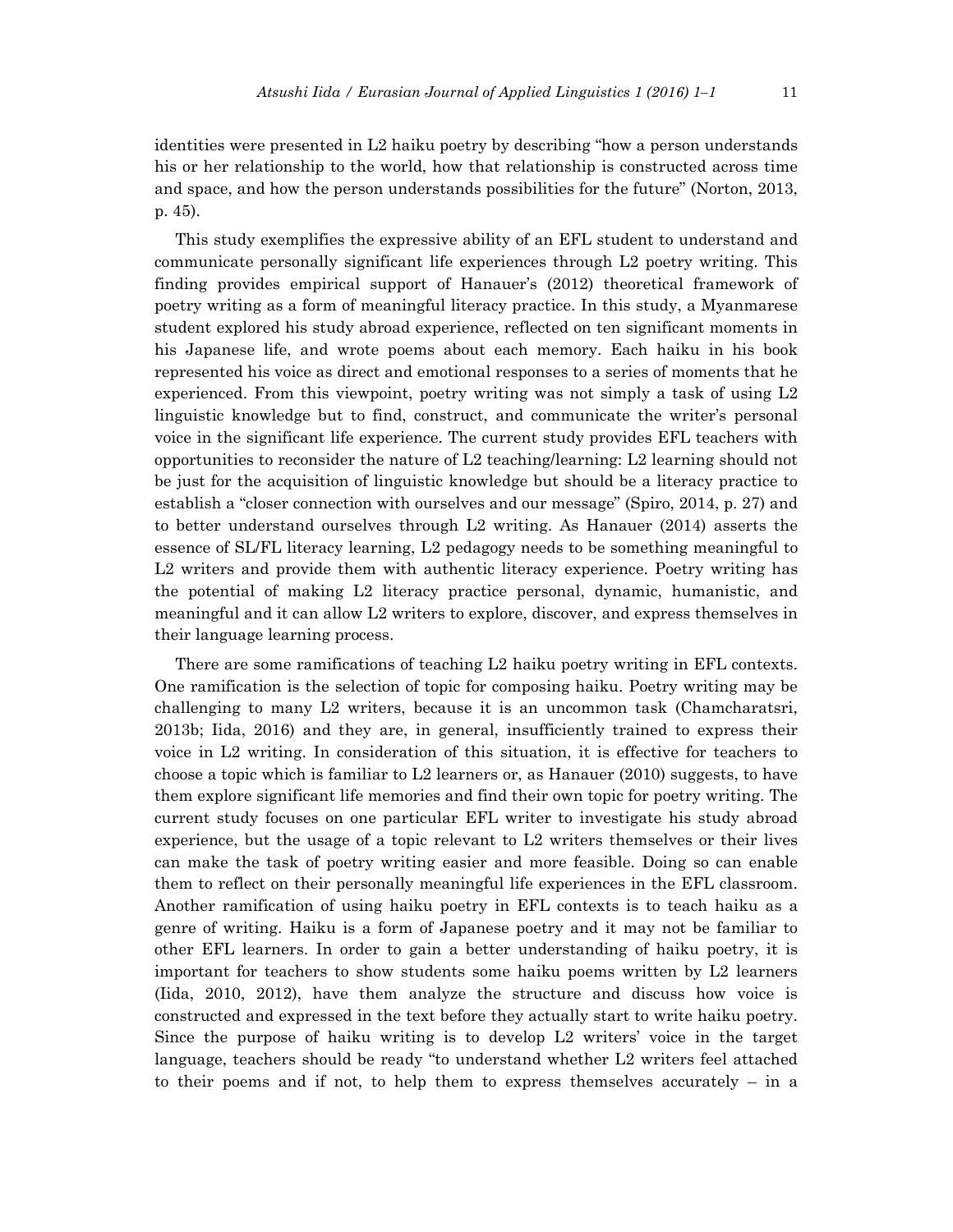phenomenological sense and not necessarily a linguistic sense – in English" (Iida, 2016, p. 133). In addition, having L2 learners actively engage in such a structural and linguistic negotiation as syllable adjustment (e.g., 5-7-5 syllable pattern), lexical choice (e.g., usage of synonyms), or the incorporation of a seasonal reference into the text in the process of composing haiku helps to develop not only their L2 linguistic knowledge but also metalinguistic awareness in English writing. More specifically, with this poetry writing pedagogy, L2 learners will be able to expand the knowledge from communicative aspects: in other words, composing haiku provides plenty of opportunities for L2 writers to consider how to use the target language practically in order to express themselves in the 5-7-5 syllable structure and to reflect on whether their voice expressed in the text can be communicable to others. Unlike traditional L2 traditional pedagogy (e.g., the Grammar-Translation Method), this form of literacy practice facilitates the development of L2 learners' written communication skills, which is a major goal of English Language Teaching in EFL contexts (Iida, 2010). Thus overall, haiku writing can enable EFL writers to enhance the ability to express and communicate their emotional insights in a succinct manner.

## **6. Conclusions**

The aim of this article was to explore voice and identity in L2 poetry writing by investigating the way in which an EFL student understood and expressed his study abroad experience. The current study illustrated the ability of a Myanmarese student to express and communicate personally significant life stories in L2 haiku writing. It also revealed that the collection of poems written by the student documented his different identities in relation to his study abroad experience. As with Hanauer's (2010) description of poetic identity, a personal identity in L2 haiku which could be recreated by the reader referred to "the experience of the writer's subject position expressed through the actual poetic description" (p. 60).

The current study was conducted in the very limited classroom context by focusing on one particular EFL student. In addition, there is only limited data that describes poetic identity. Yet even when considering these limitations, this study evidences the effectiveness of poetry writing as a form of *meaningful literacy* (Hanauer, 2012) in the EFL classroom and the usability of haiku as a research method in L2 writing research. Teaching poetry writing will provide EFL students with opportunities to see L2 learning differently and enable them to use the target language more practically in order to express themselves.

#### **Acknowledgements**

I am grateful to the two anonymous reviewers for their valuable comments.

#### **References**

Bishop, W. (1997). *Teaching lives.* Logan, UT: Utah State University Press.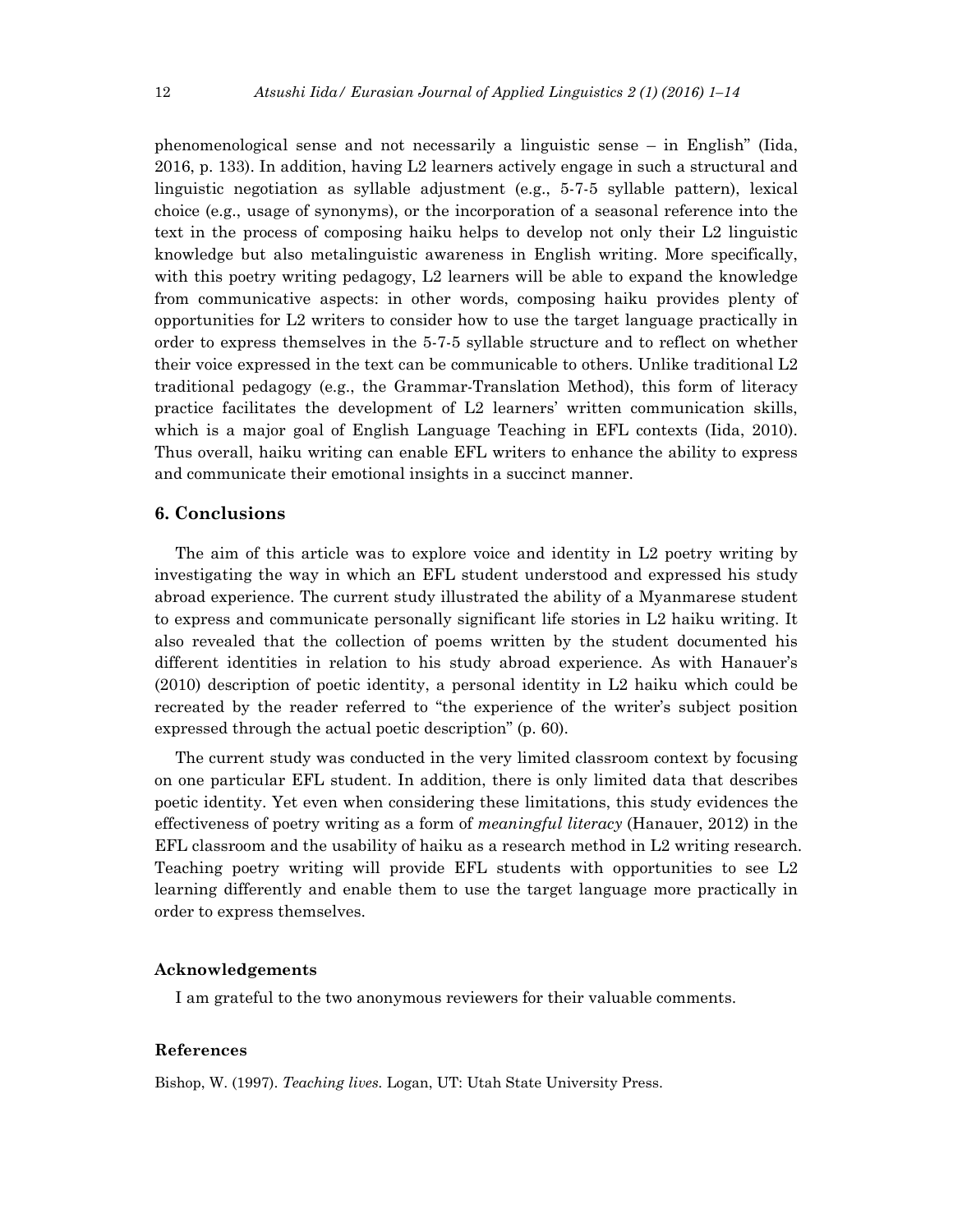- Chamcharatsri, P. B. (2013a). Emotionality and second language writers: Expressing fear through narrative in Thai and in English. *L2 Journal*, *5*(1), 59-75.
- Chamcharatsri, P. B. (2013b). Poetry writing to express love in Thai and in English: A second language (L2) writing perspective. *International Journal of Innovation in English Language Teaching, 2*, 142-157.
- Hanauer, D. I. (2004). *Poetry and the meaning of life.* Toronto, ON: Pippin.
- Hanauer, D. I. (2010). Poetry as research: Exploring second language poetry writing. Amsterdam: John Benjamins.
- Hanauer, D. I. (2012). Meaningful literacy: Writing poetry in the language classroom. *Language Teaching*, *45*, 105-115. **http://doi.org/ck442q**
- Hanauer, D. I. (2014). Appreciating the beauty of second language poetry writing. In D. Disney (Ed.), *Exploring second language creative writing: Beyond babel* (pp. 11-22). Amsterdam: John Benjamins.
- Iida, A. (2008). Poetry writing as expressive pedagogy in an EFL context: Identifying possible assessment tools for haiku poetry in EFL freshman college writing. *Assessing Writing 13,* 171-179.
- Iida, A. (2010). Developing voice by composing haiku: A social-expressivist approach for teaching haiku writing in EFL contexts. *English Teaching Forum, 48,* 28-34.
- Iida, A. (2012). The value of poetry writing: Cross-genre literacy development in a second language. *Scientific Study of Literature 2*, 60-82*.* **http://doi.org/bfdt**
- Iida, A. (2016). Exploring earthquake experiences: A study of second language learners' ability to express and communicate deeply traumatic events in poetic form. *System, 57*, 120-133. **http://doi.org/bfdv**
- Iida, A. (in press). Expressing study abroad experiences in second language haiku writing: Theoretical and practical implications for teaching haiku composition in Asian EFL classrooms. In H. J. Widodo, A. S., Wood, D. Gupta, & W. Cheng (Eds.), *Asian English language classrooms: Where theory and practice meet*. New York: Routledge.
- Ivanič, R. (1998). Writing and identity: The discoursal construction of identity in academic writing. Amsterdam: John Benjamins.
- Kramsch, C. (2006). Preview Article: The multilingual subject. *International Journal of Applied Linguistics, 16*(1), 97-110.
- Langer, C. L., & Furman, R. (2004). Exploring identity and assimilation: Research and interpretive poems [19 paragraphs]. *Forum Qualitative Sozialforschung / Forum: Qualitative Social Research 5*(2), Art. 5, Retrieved from **http://bit.ly/1QjW5Ex**
- Norton, B. (1997). Language, identity, and the ownership of English. *TESOL Quarterly, 31*, 409-429.
- Norton, B., & McKinney, C. (2011). An identity approach to second language acquisition. In D. Atkinson (Ed.), *Alternative approaches to second language acquisition* (pp. 73-94). New York: Routledge.
- Norton, B. (2013). *Identity and language learning: Extending the conversation* (2nd ed.). Bristol: Multilingual Matters.
- Park, G. (2013). My autobiographical-poetic rendition: An inquiry into humanizing our teacher scholarship. *L2 Journal*, *5*(1), 6-18.
- Pavlenko, A. (2001). "In the world of the tradition, I was unimagined": Negotiation of identities in cross-cultural autobiographies. *The International Journal of Bilingualism*, 5, 317-344.
- Pavlenko, A. (2007). Autobiographic narratives as data in applied linguistics. *Applied Linguistics, 28*, 163-188.